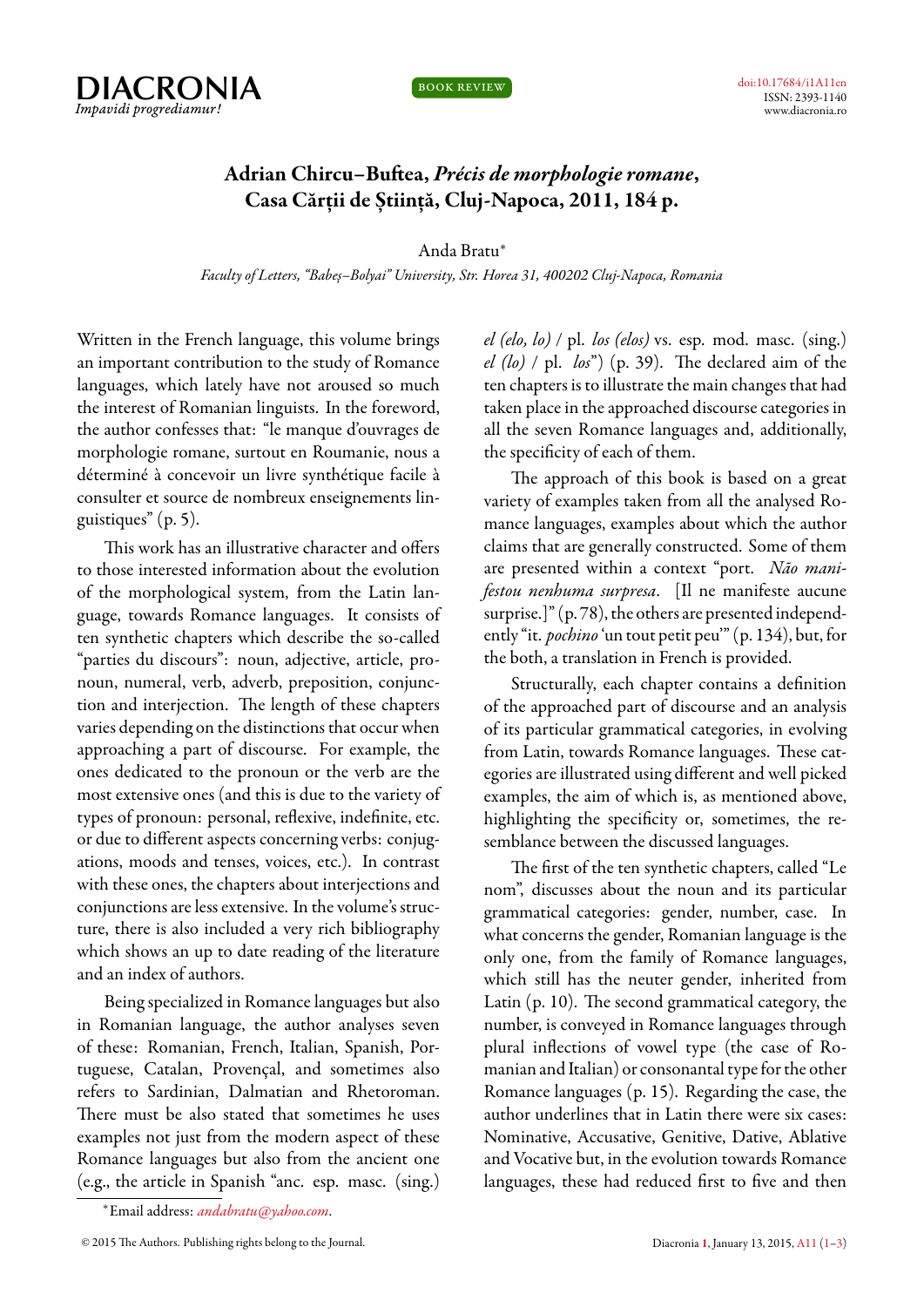to three (in Vulgar Latin) and in the Romance languages it arrived to two cases: "cas sujet et cas régime" (p. 17–18). Romanian language represents the exception because it kept from Latin three case forms.

In the second part of the book, dedicated to adjectives, it is insisted upon the grammatical category of comparison, since it is through it "l'adjectiv se différencie des autres parties de discourse variables" (p. 24), in spite of the fact that in Romance languages there are few adjectives that do not posses grades of comparison "it. *eterno*, rom. *perfect*" (p. 34). The comparison has three grades: positive, comparative, and superlative. The author considers that the positive should not be counted as a grade of comparison, since it does not express any idea of comparison, but represents "une catégorie comparative neutre" (p. 24). In Classical Latin, the comparative was expressed synthetically with the help of some suffixes (*–ior*, *–ius*) (p. 26), but in Vulgar Latin analytical forms started to be used and Romance languages preserved the last ones "fr. – infériorité: *Michel est moins grand que Georges*" or "cat. superiorité: És més car que l'e-mail" (p. 27–28). The preference of Romance languages for analytical forms instead of synthetic ones (specific for Classical Latin) can be encountered also in the case of superlative "port. – superlatif relatif de supériorité: *Este aluno é o mais estudioso do Colégio*" (p. 32).

The chapter "L'article" discusses about three types of articles: definite, indefinite and partitive. Latin language did not posses an article (p. 36), this began to appear in Vulgar Latin, and the forms from the Romance languages of today are descendents of the Latin demonstratives *ipse*, but, especially, *ille* (p. 37). The great majority of Romance languages prefers the analytical definite articulation, only in Romanian it is synthetic (p. 38). Generally, the indefinite articles from Romance languages come from the Latin numerals: *unus, una, unum*, but also from other parts of discourse (p. 41). From all the Romance languages, French uses most frequently partitive articles "fr. *du, de la, des*" (p. 42). In addition to the three types, the linguist brings into question two more, specific to Romanian "l'article possessif ou génitif" and "l'article démonstratif ou adjectif"  $(p. 43)$ .

"Le pronom", one of the two larger chapters, deals with 9 types of pronoun: personal, of politeness, reflexive, demonstrative, indefinite, of reinforcement, possessive, negative and all together, relative, interrogative, and "exclamatif ". From all of these, the forms of the pronoun of politeness from Romanian have their source in the Latin nouns "*dŏmĭnus* et *dŏmĭna*" (p. 49), whereas the other Romance languages express politeness through forms that belong to different types of pronouns or even different parts of discourse (p. 50). The pronoun of reinforcement is specific to Romanian and comes from the demonstrative *ĭpse* to which the reflexive pronoun is added (p. 60). From all the types of pronoun, the possessive one proves to be the most conservative in relation to Latin (p. 61). The relative, interrogative and "exclamatifs" pronouns are treated together due to the formal resemblances between them (p. 67), and the last two are specific to spoken language (p. 72). The most frequently used relative pronoun in the oriental part of the Roman Empire was *qualem* and its descendants can be found today in Romance languages. Among the interrogative pronouns the most spread was *quis* (p. 72).

The fifth chapter, the numeral, describes in detail the two major types of numerals: cardinal and ordinal which characterize all Romance languages but also their source, Latin (p. 79). Regarding the cardinal ones, the authors again observes several new aspects specific to Romanian, among which we bring into discussion only one referring to the numerals from 11 to 19. These are formed from elements of Latin origin but they represent structural calques after a Slavic model (p. 83). All the subtypes of cardinal numerals (collective, fractional, multiplicative, distributive and adverbial) are illustrated through a great variety of examplesfrom all Romance languages (p. 86–87). The ordinal numerals are not insisted upon since are formed from the cardinal ones but, again, the Romanian is individualized through the analytical structure of it (rom. *al doilea*, *a doua* vs. it. *secondo*, cat. *segon*, port. *segundo*) (p. 85–86).

Almost as vast as the one dedicated to the pronoun, the chapter about the verb contains the analysis of: conjugations, number and person, personal and impersonal moods, and voices. The Latin verbs were separated into 4 conjugations but over time several crossings from one conjugation to another have taken place (p. 91–92), and in the end it came to 3 conjugations in the majority of Romance languages and 4 conjugations in Romanian (p. 93). In the bulk of Romance languages, the distinction sin